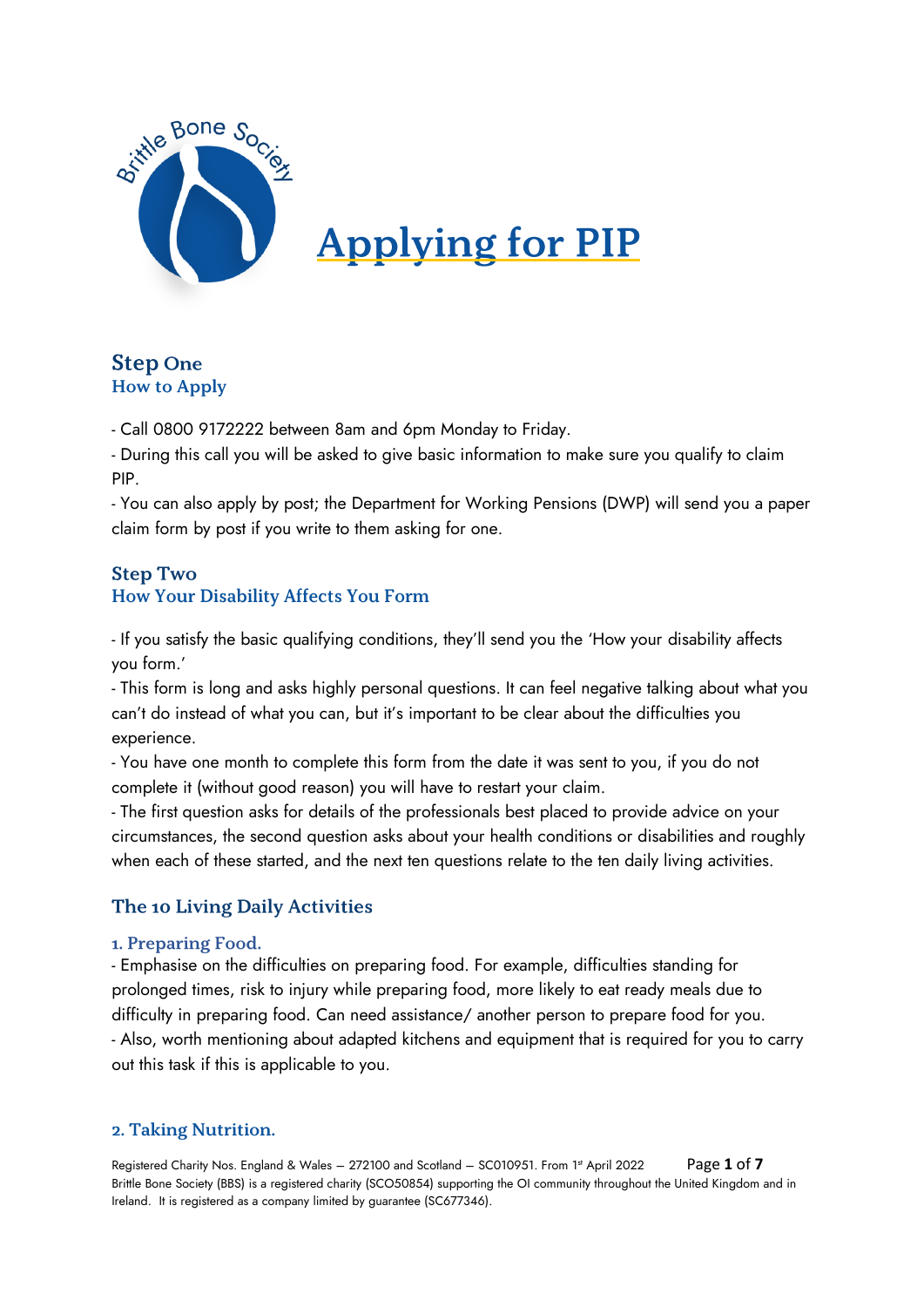- Explain the difficulties of using cutlery/crockery and how spillages can occur because of this. - Explain how it is essential to use things such as straws and lightweight crockery. Straws are essential for when people with OI have fractures and spend a long time lying down to recover. - Also bring awareness to the fact you may have difficulty chewing due to either jaw malalignments or Dentinogenesis Imperfecta (brittle teeth).

#### 3. Managing Therapy or Monitoring a Health Condition

- Highlight all physiotherapy and other therapies you are involved with to make daily life easier. Explain that you may need assistance due to propensity to fall and difficulties with other aspects such as changing etc. Highlight how your body can 'crash' if pushed beyond limits as it's not always easy to know your limitations.

- Explain how you don't always see medical professionals and how OI'ers tend to be very adept at self-treatment and are able to bind and care for injuries without need for A&E/GP intervention. They may have fractures that have not been logged in medical notes due to this.

#### 4. Washing and Bathing

- Explain the difficulties of getting in and out of the bath/shower as well as the task of washing due to fatigue. Bathing and being submerged by water can help with pain and ease joints however, there is increased risk of slipping causing fractures and breaks.

- Discuss the issues of reaching certain areas of the body and difficulties of drying due to fatigue and pain.

- Bathrooms may have been adapted for ease of use, make sure to clearly indicate this in the form.

#### 5. Managing Toilet Needs or Incontinence

- Include whether you need assistance to the toilet. This can be the case in severe OI.

- Explain the pain which can be caused by the simple act of going to the toilet and wiping etc.

- Include whether you have a bathroom adapted to help ease the task.

#### **6. Dressing and Undressing**

- Indicate the amount of time and how tiring this act can be, due to pain and further difficulties with this when you have fractures or breaks.

- State that you may need assistance if you are facing a difficult day or experiencing fractures and breaks or with difficult fastenings.

- Items such as eye and hooks, zips, bras laces will most likely need assistance or clothing adapted to make this easier.

- Clothes may have to be altered or hard to source due to short limb length etc.

#### 7. Communicating Verbally

- State whether you have deafness/hearing loss and whether you have hearing aids.

- Explain that it can be hard to communicate in crowded, noisy, busy social settings.

- Include whether you need understanding on questioning as some may lip read or use sign language. Subtitles are frequently used for TV/Film.

Registered Charity Nos. England & Wales – 272100 and Scotland – SC010951. From 1st April 2022 Page **2** of **7** Brittle Bone Society (BBS) is a registered charity (SCO50854) supporting the OI community throughout the United Kingdom and in Ireland. It is registered as a company limited by guarantee (SC677346).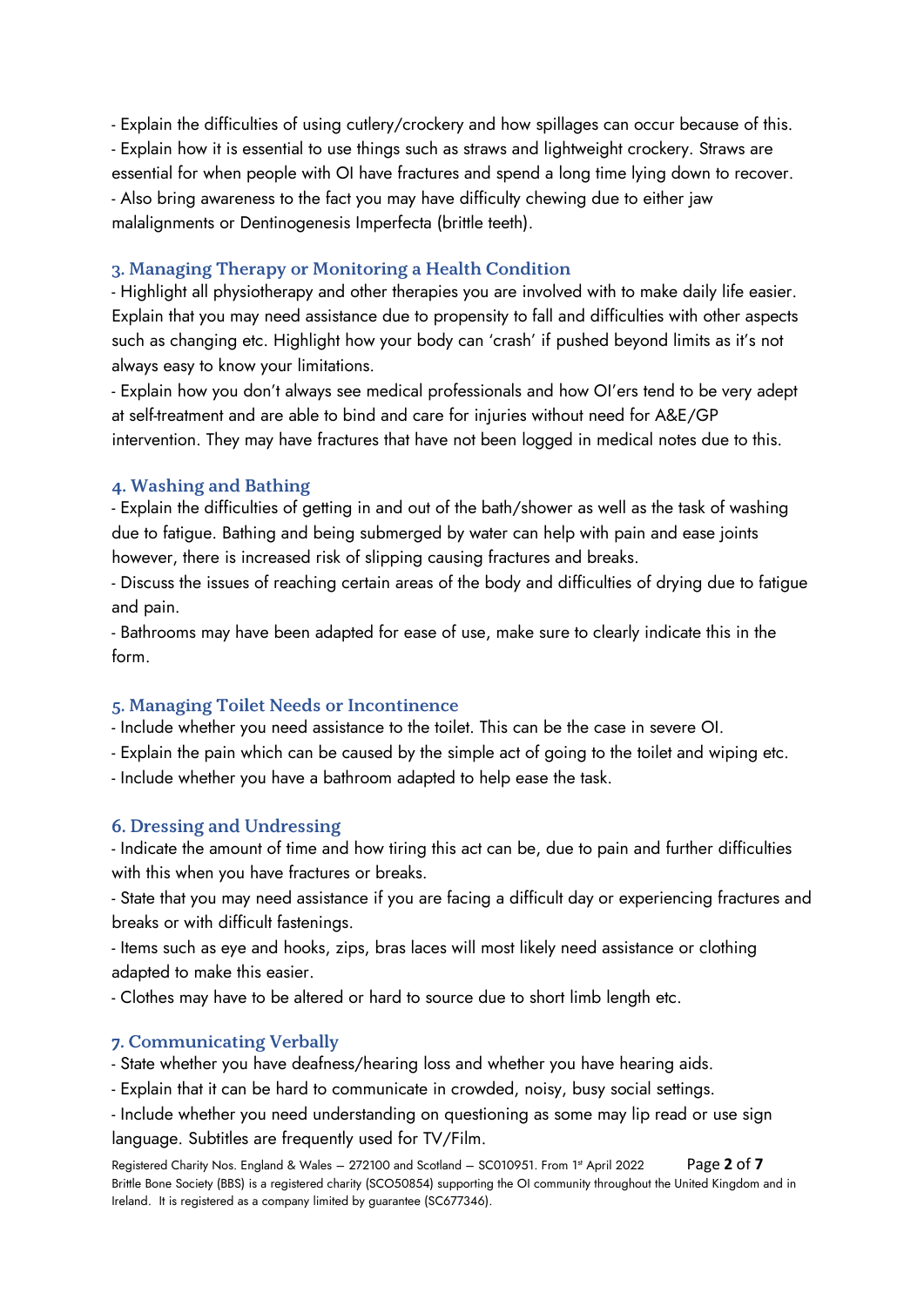#### 8. Reading and Understanding Signs, Symbols and Words

- Explain how high dosage of medications paired with poor sleeping due to pain can cause "brain fog" delayed reactions and poor concentration.

- Any fixed positioning can be painful so must regularly change position so reading/holding papers or books can be an issue. Book rests/iPad/phone rests may be used as well as dictation/speakers or voice-activation.

#### 9. Engaging with Other People Face to Face

- Explain how exhausting daily life is with OI and how this can result in socialising being difficult. If you have hearing problems, point out that this can make socialising problematic. A day of socialising could result in a day in bed to recover. State how this can mean isolation, and this can have a negative impact on your mental health. i.e., loneliness, social anxiety etc.

#### 10. Making Budgeting Decisions.

- Explain how high dosages of medication can cause brain fog and poor concentration which can affect budgeting decisions.

- Indicate difficulties with cash handling such as accessing cashpoints and how these impacts on money handling day-to-day.

#### **Mobility Questions**

The mobility component questions ask about your ability to work out and follow a route safely and reliably, your physical ability to stand and move around without severe discomfort, and requests further information for how OI affects you

#### 1. Planning and Following Journeys

- Explain how anxiety and fear of being in certain environments, accessibility routes, not able to travel for long distance without a carer can lead to isolation. Explain that certain journeys, especially long distance will need a lot of planning well in advance.

#### 2. Moving Around

- Discuss whether you are able to weight bare or not. If not talk in detail about the different equipment you have to use in your day-to-day life.

- Explain how if you are able to weight bare, due to fatigue you may have to use a wheelchair later on the day.

- Explain the difficulties of having to self-propel wheelchairs and the use of sticks etc. Detail the problems this can cause to your upper body and the pain this can cause.

- Explain how mobility can be slow and painful. Detail how it can be difficult to leave the house due to extreme fatigue, and how this can cause days of recovery in bed for one outing. It is also important to point out the risk of breaks and fractures on public transport and in busy crowds.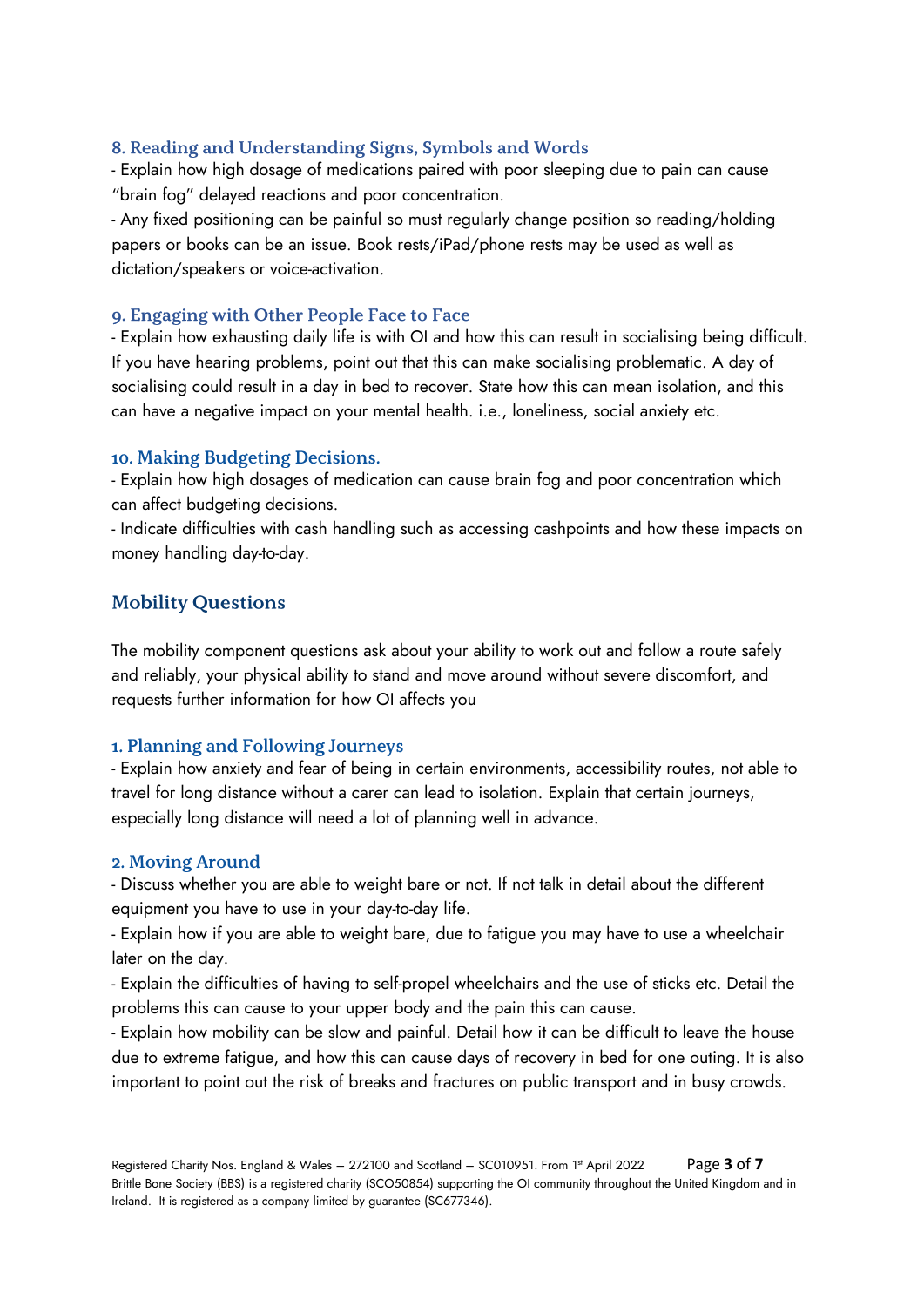To help with the filling out of this application, please use the Conditions Insight Booklet which will help you further with each of these sections.

# **Step Three**

#### The Face-to-Face Consultation

- Once you have returned your form it will be passed on to either Capita or Atos Healthcare. - Capita and Atos Healthcare will allocate your case to a health care professional working for them. This health care professional may contact your doctor etc. for further information. - They will most likely arrange a face-to-face consultation with you, which will usually take place in

an Examination Centre, however home visits can be arranged if your doctor can provide evidence that this is necessary on health grounds.

- You will be given at least seven days' notice of the time and place of your consultation. - You may be accompanied by a carer, relative or friend but they will not be able to answer question on your behalf unless the health care professional can't understand your speech, or you can't understand their questions. However, they will be able to add to what you have to say.

- The health care professional will ask you questions about your day-to-day life, your home, how you manage at work if you have a job, and about any social or leisure activities that you engage in.

- Based on the health care professionals report of your consultation, a DWP case manager will decide whether to award you PIP and, if awarded, at what rate and for how long.

- They will send out their decision in a letter.

- You have the right to appeal this decision.

# **General Advice**

Remember that the health care professional may not be as well versed in the symptoms of OI as you are, you should name the symptoms that apply to you, and on a separate list you should provide symptoms resulting from other conditions which you experience.

- A non-exhaustive list of OI symptoms is provided below to assist you in this.

- No. of fractures (or rough guess)
- Secondary arthritis and whereabout affected
- Ligamentous laxity
- Subluxation
- Dislocation
- Excessive sweating
- Hearing loss/ deafness
- Fatigue
- Insomnia
- Prone to falls
- Bruises easily

Registered Charity Nos. England & Wales – 272100 and Scotland – SC010951. From 1<sup>st</sup> April 2022 Page 4 of 7 Brittle Bone Society (BBS) is a registered charity (SCO50854) supporting the OI community throughout the United Kingdom and in Ireland. It is registered as a company limited by guarantee (SC677346).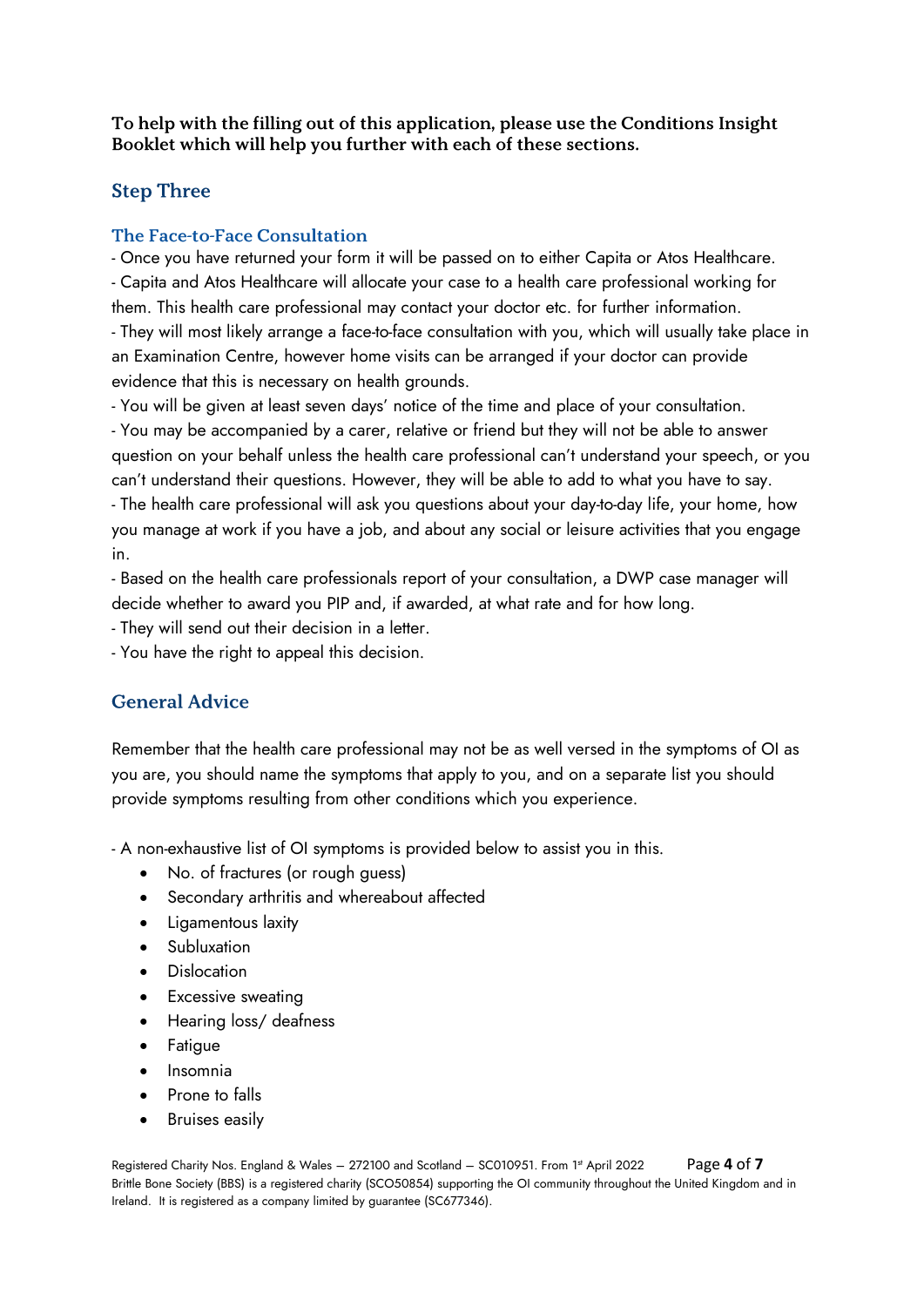- Nosebleeds
- Mention if able to weight bear or not, crutches, chair used etc.
- Scoliosis, kyphosis etc.
- Surgical involvement- rodding, plates etc. and if successful or not.

- Explain your levels of pain medication, especially if you can't take maximum meds due to needing a level to function and yet be aware to say drive or be clear headed, or if you can't take certain medications due to side effects, allergies, or interactions.

- If you are off the radar; explain why. This may be because you have fallen through the system in the transition between paediatric care and adult services or having been discharged from orthopaedic after surgery. Some people with OI only attend hospital when they are in acute need (e.g., A&E only), or feel that they are competent in fracture self-care and therefore do not have every break seen to at the hospital. You should do your best to explain such circumstances if they apply to you.

- If you use alternative treatments, then list them too. It may seem insignificant, but even a hot water bottle used to alleviate pain should be mentioned.

- All aids and adaptations you use to help you with tasks should be considered throughout this process. These may be self-bought, NHS issued, or homemade. These could include grab rails, helping hand grabbers, jar openers, electric tin openers, bath boards, wet room, sticks, rollators, wheelchairs. Anything which is a way round doing something the 'typical' way.

- Don't just answer 'yes' and 'no', you should go into detail. Many people can do all aspects of daily living and mobility but due to them being extremely slow, tired, in pain or unable to repeat the tasks then this can mean they qualify for benefit help. Consider safely, timeliness, reliably and repeatability of such tasks.

- If your condition varies, let them know about what you're like on bad days as well as good days. The health care professional's opinion should not be based on a snapshot of your condition on the day of the consultation. They should consider the effects of your condition over time.

- Have a think about how fatigue may impact the timings of your everyday routine, does it take you longer to perform daily living activities? If so, how much longer?

- Many people with OI experience 'windows of energy' and 'cumulative effects' meaning they can only cope with bursts of activity and their energy levels will quickly drop. If this affects you to the extent that you cannot finish all your daily living activities independently, then you should make sure the DWP are aware of this.

- Explain how you are most of the time, but also the ups and downs. The DWP need to know how care can increase or lessen depending on injury or pain levels etc.

- Think about others who may help you in certain tasks. The DWP need to know how you would cope with mobility and daily living on your own and what difficulties might unfold if you did. You should list even the smallest ways in which another person assists you in accomplishing a task. - Have a think about how your day-to-day living with your condition can have an impact on your mental health. (Depression, anxiety, agoraphobia, PTSD.) Explain how social stigma can exacerbate anxiety and depression when abuse has been encountered. Make the DWP aware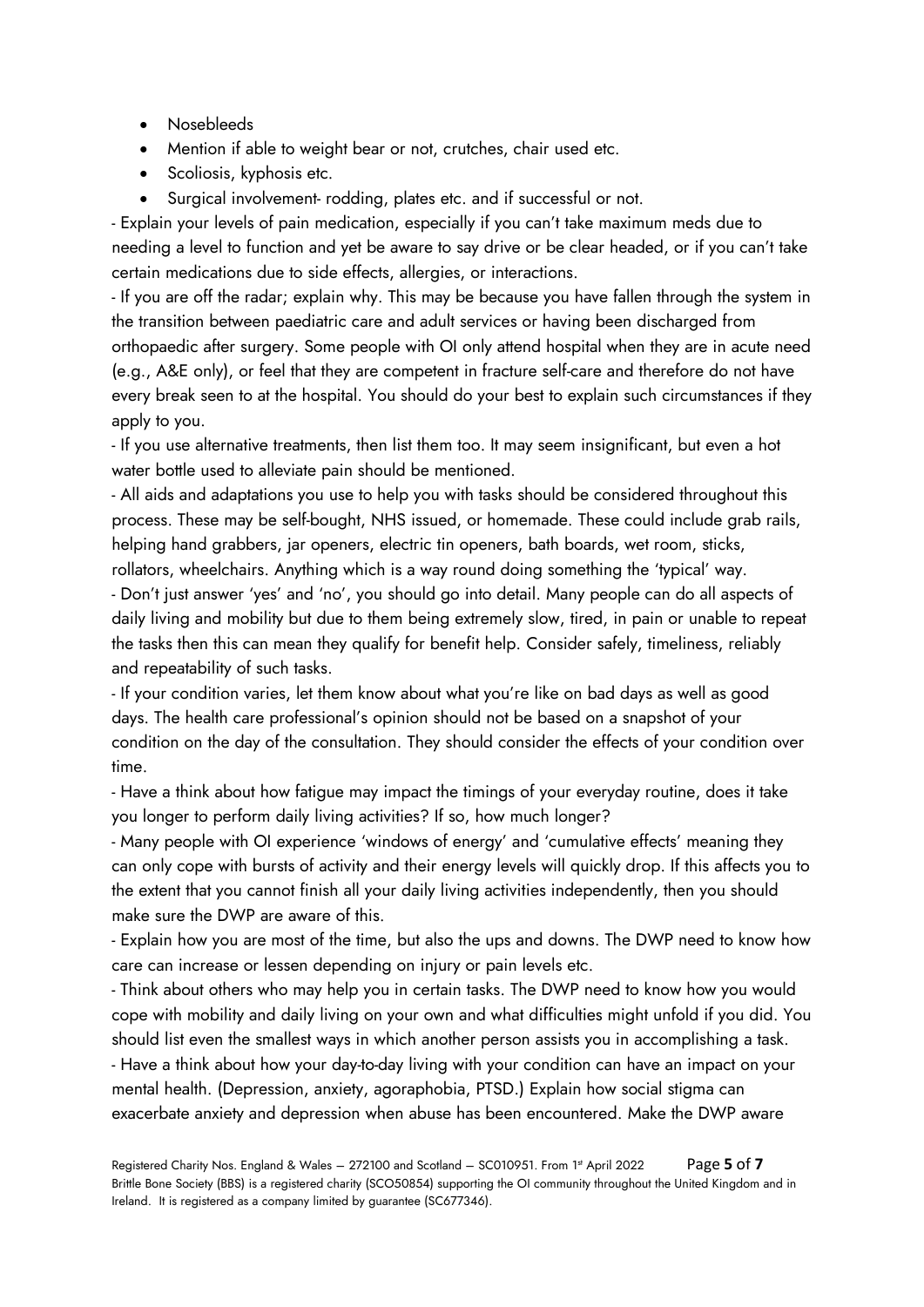that anxiety and fear of being in certain environments, accessibility issues, not being able to travel for long distances or not having a carer to take them can lead to isolation.

Registered Charity Nos. England & Wales – 272100 and Scotland – SC010951. From 1st April 2022 Page **6** of **7** Brittle Bone Society (BBS) is a registered charity (SCO50854) supporting the OI community throughout the United Kingdom and in Ireland. It is registered as a company limited by guarantee (SC677346).